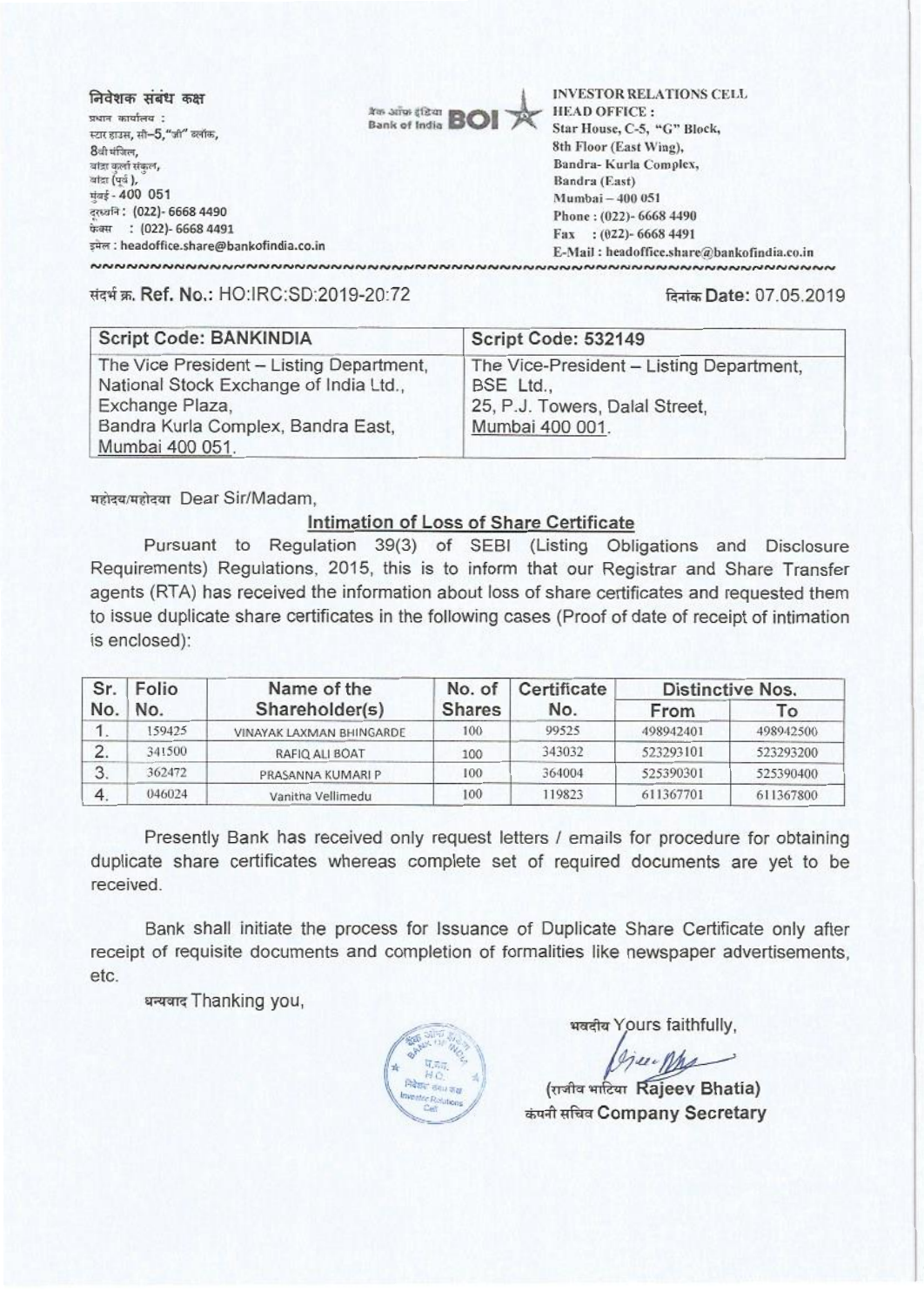## Cc: vijay@biqshareonline.com; 'Jibu John'; bhaqwan@biqshareonline.com **Subject:** Duplicate share intimations received on 06 may 2019

## Dear Sir/Ma'am,

Please be informed that in terms of the provisions of the SEBI (LODR) Regulations, 2015, the Company is required to submit information regarding loss of share certificates and issue of duplicate certificates, to the stock exchange within two days of its getting information. Further, the said intimation has to be filed only through the mode of NEAPS filing for NSE and on listing.bselndia.com for SSE and not via hard copy submission.

Accordingly, we are sharing herewith the receipt of the following request for loss of share certificate of the Company by shareholders, to enable you to comply with the said regulatory requirement within the timelines prescribed.

| <b>CLIENT NAME</b>   | <b>CERT NO</b> | DIST. NO<br><b>FROM</b> | DIST.NO.<br>то | <b>FOLIO</b><br><b>NO</b> | <b>QUANTITY</b> | NAME                     |
|----------------------|----------------|-------------------------|----------------|---------------------------|-----------------|--------------------------|
| BANK OF INDIA        | 99525          | 498942401               | 498942500      | 159425                    | 100             | VINAYAK LAXMAN BHINGARDE |
| <b>BANK OF INDIA</b> | 343032         | 523293101               | 523293200      | 341500                    | 100             | RAFIQ ALI BOAT           |
| <b>BANK OF INDIA</b> | 364004         | 525390301               | 525390400      | 362472                    | 100             | PRASANNA KUMARI P        |

Should you have any queries in respect of the aforesaid instruction kindly revert back.



## Regards, **Bigshare Services Pvt. Ltd**

1<sup>st</sup> Floor | Bharat Tin Works Building | Opp. Vasant Oasis Makwana Road| Marol | Andheri East | Mumbai 400059 | Maharashtra | India. Board No : 022 — 62638200, DID : 022 62638209 Fax No: +91 22 62638299 **VijavObiashareonline.com www.biashareonline.com**

**Branches : Hyderabad I New Delhi I Ahmedabad Bigshare Online Securities System** (BOSS). Now available as Mobile App



*Ranked #t by the Prime Database for the Maximum number of equity public issues handled in a year (2017-18) as Registrar to the Issue. Ranked #2 by the Prime Database for the Maximum number* of *Open Offers handled in a year (2o17-18.) Ranked 03 by the Prime* Database for *the Maximum number* of *Buyback offers handled in a year* (201748). *Ranked rig by the Prime Database for the Maximum number of Rights Issues bandied in a year (2017-18).* 

Please consider the environment before printing this e-mail